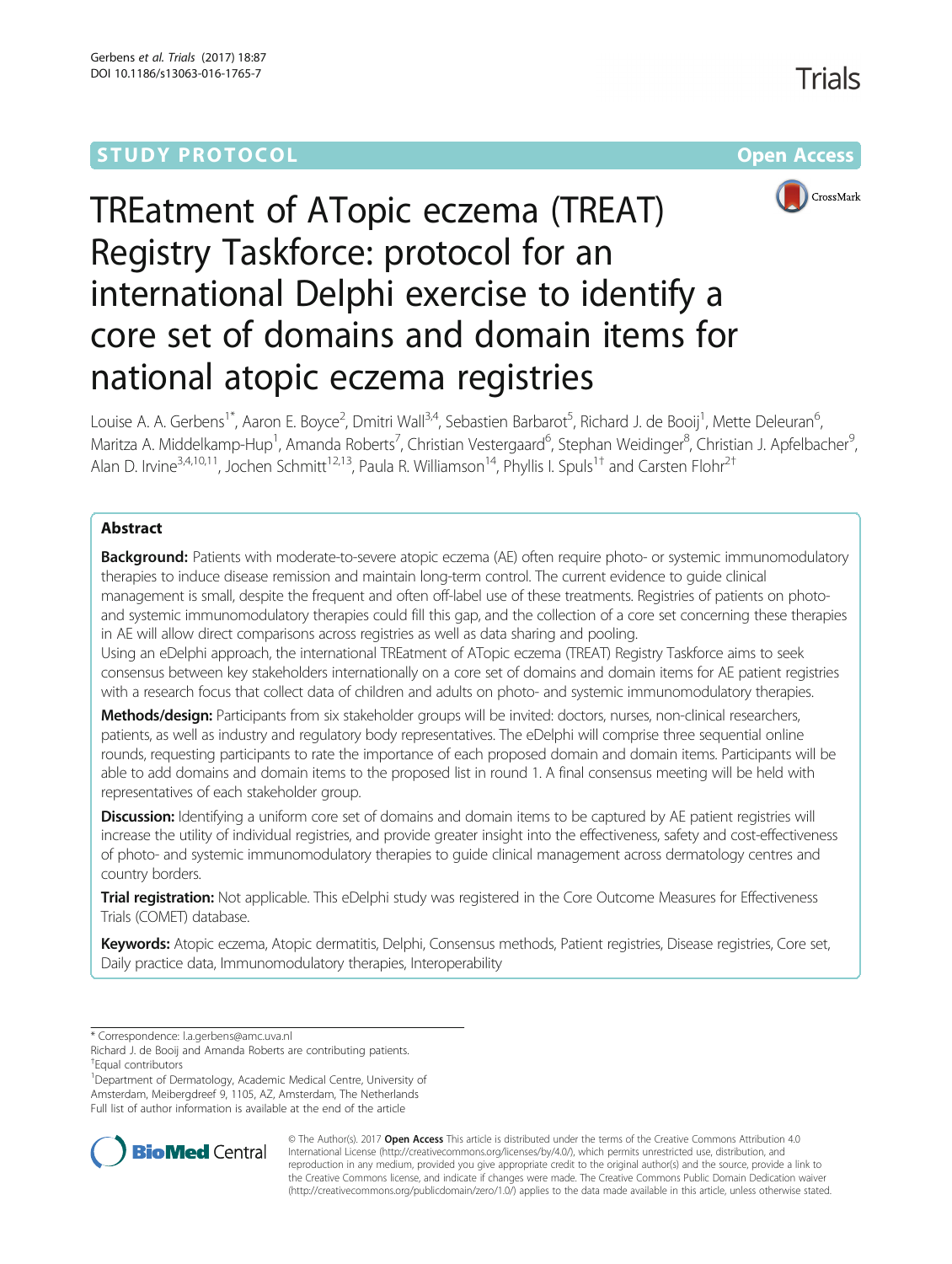# Background

Atopic eczema (AE) (synonymously 'atopic dermatitis') is among the most common chronic inflammatory disorders, with a lifetime prevalence of 15–30% in children and 2–10% in adults [\[1\]](#page-11-0) and is known to give a high burden of disease to patients, their families and society [[2](#page-11-0)]. Whilst most patients with AE can be treated effectively with emollients and topical anti-inflammatory agents, a significant number will require photo- or systemic immunomodulatory therapies to induce disease remission and maintain long-term control [\[3\]](#page-11-0). Ciclosporin is currently the only systemic treatment approved by the European Medicines Agency (EMA) as a treatment for severe AE [[4\]](#page-11-0). Alternative, but off-label, systemic immunomodulatory therapies include methotrexate, azathioprine, mycophenolic acid (mycophenolate mofetil or mycophenolate sodium), systemic glucocorticosteroids, and intravenous immunoglobulin. Novel agents are currently tested in clinical trials (e.g. dupilumab, lebrikizumab, apremilast, ustekinumab, and CRTH2 antagonist (chemoattractant receptor-homologous molecule expressed on Th2 cells)).

The current evidence to guide clinical management for moderate-to-severe AE originates from a small body of randomised controlled trials (RCTs) [\[5\]](#page-11-0) and observational studies [[6](#page-11-0)–[8](#page-11-0)]. There are no long-term, comparative and real-life data on the effectiveness and safety of these treatments in children or adults from large-scale, multicentre cohort studies. Several scientific guidelines and a systematic review highlight these gaps [[5](#page-11-0), [9, 10](#page-11-0)] and lament the resulting lack of clear management guidance to inform clinical practice.

Nevertheless, as shown in a recent survey among over 700 dermatologists and paediatricians from eight European countries, these immunomodulatory treatments are frequently prescribed as off-label medicines in children [[11](#page-11-0)]. It is likely that these treatments are used more frequently in adults, but no research has yet been performed.

The establishment of national AE patient registries with a research focus that use the same methodology would not only partially fill the gaps in the current evidence, but could also operate as a research platform to inform the design of future RCTs and basic research and serve as an example for other initiatives. Such a platform will allow the collection of prospective daily practice data on effectiveness, safety, cost-effectiveness, subgroup characteristics, quality of care and personalised medicine. Our research group, the TREatment of ATopic eczema (TREAT) Registry Taskforce, is currently developing an interoperable patient registry platform based on best-practice guidelines for this purpose [[12](#page-11-0)].

Experience has shown that disease registries that were set up without an *a priori* agreed core set are likely to yield disparate datasets, hampering direct comparisons of results and data pooling [[13\]](#page-11-0). To overcome this problem, an internationally agreed core set for AE patient registries is required. The European Commission funded PAtient REgistries iNiTiative Joint Action (PAR-ENT JA) has developed methodological guidelines for the development of patient registries in cross-border settings [\[12](#page-11-0)] to reduce heterogeneity, enhance direct comparability of individual country data and improve data pooling between countries.

In alignment with the PARENT guidance, the objective of this eDelphi study is to reach international consensus between different stakeholders on a core set of domains and domain items (what to measure), for existing and future atopic eczema patient registries with a research focus, that collect data of children and adults on photo- and systemic immunomodulatory therapies. This protocol outlines the methodology.

## Methods/design

This study will be conducted following the recommended checklist proposed by Sinha et al. [\[14](#page-11-0)], of items that should be reported in studies using the Delphi technique [\[15\]](#page-11-0). Details of our study have been included in the Core Outcome Measures for Effectiveness Trials (COMET) database and are available at [www.comet-initiative.org/studies/details/](http://www.comet-initiative.org/studies/details/825?result=true) [825?result=true.](http://www.comet-initiative.org/studies/details/825?result=true) The Standard Protocol Items: Recommendations for Interventional Trials (SPIRIT) checklist can be found in Additional File [1.](#page-10-0)

#### Study design

To investigate domains and domain items of importance, an online Delphi exercise (further referred to as 'eDelphi') in combination with a consensus meeting will be conducted (Fig. [1](#page-2-0)).

The eDelphi approach comprises sequential questionnaires answered anonymously by key stakeholder groups. The answers are anonymised to avoid participants being influenced by the opinions of other group members, and thus minimise bias. After each questionnaire round, a summary of the responses is fed back to the group. Individual participants may then decide to keep their original answers or to change their opinion in the next round. Gradually, a consensus evolves as in general the range of answers decreases and the group converges towards a consensus opinion over the course of several rounds [\[14](#page-11-0)].

After the eDelphi exercise, a consensus meeting will be organised with representatives from each stakeholder group to resolve potentially remaining disagreements and to agree on a core set of domains and domain items.

# **Participants**

Representatives from six key stakeholder groups [\[16](#page-11-0)] will be identified and invited to participate in the consensus study: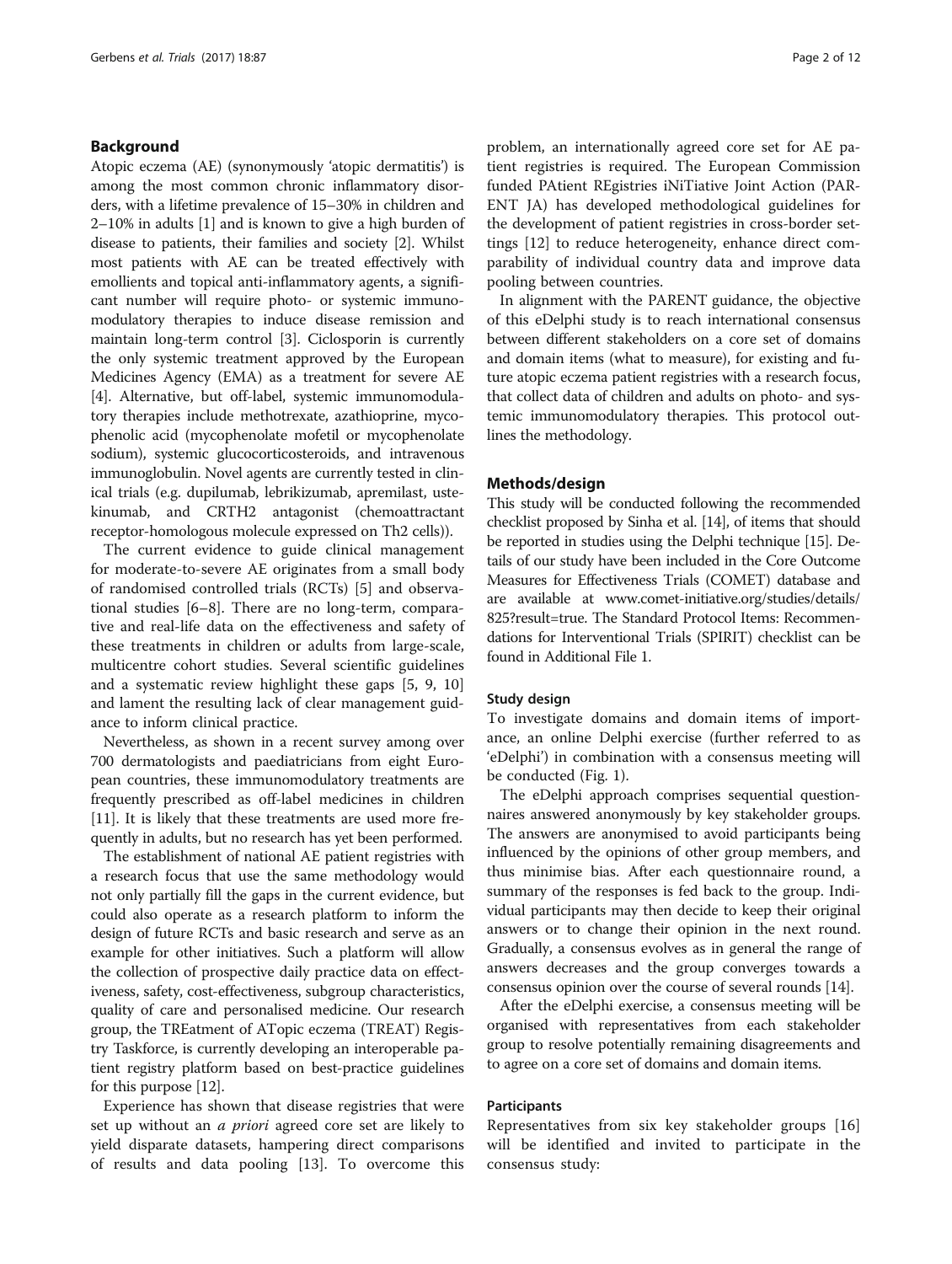<span id="page-2-0"></span>

- 1. Health care professionals doctors who care for patients with moderate-to-severe AE, including doctors who are involved in AE clinical research
- 2. Health care professionals nurses who care for patients with moderate-to-severe AE
- 3. Non-clinical researchers with a specialist and active research interest in AE, e.g. methodologists, epidemiologists, health economists
- 4. Patients (adult patients and carers of children or adults with AE)
- 5. Industry representatives from pharmaceutical companies involved in the development of systemic immunomodulatory drugs for AE
- 6. Regulatory body representatives from the EMA, US Food and Drug Administration (FDA) and national regulatory bodies such as the UK National Institute for Health and Care Excellence (NICE)

# Panel size and recruitment

Currently, there are no official recommendations for the number of participants to include in an eDelphi study [[17\]](#page-11-0). Because of the six stakeholder groups and their possible diversity of opinions, we will recruit as many representatives for each stakeholder group as possible and from as many counties as possible.

To identify health care professionals and non-clinical researchers to participate in the eDelphi, we will approach relevant international societies registered with the International League of Dermatological Societies (ILDS) and other relevant special interest groups (e.g. the International Eczema Council) (Table [1](#page-3-0)). Societies will be asked to send out an email with the link to our eDelphi, and

their members can register if they want to participate. Members who want to participate will also be asked to cascade the link to other relevant experts in the field. Patient representatives will be recruited from national eczema support groups (Table [2](#page-5-0)), again by email invitation. By sending the survey invitation to societies from different parts of the world, we aim to include patients of different skin types and cultures. Industry representatives will be invited from pharmaceutical companies that have developed systemic drugs for AE or are known to have such medications in development. Finally, representatives from regulatory bodies (i.e. EMA, FDA, national regulatory bodies) will be identified through personal contacts from Europe and the United States. The invitation letter containing an embedded link to the eDelphi questionnaire can be found in Additional file [2.](#page-10-0)

Members of the TREAT Research Group will participate in the eDelphi exercise as well as in the final consensus meeting.

#### eDelphi questionnaire

The eDelphi questionnaire has been developed using a comprehensive list of domains (i.e. high-level data, e.g. physical examination) and domain items (i.e. more granular data, e.g. blood pressure) identified by the TREAT Research Group through panel discussions and by literature review. For the 'physician- and patient-reported' domain and domain items a direct reference was made to guidance from the Harmonising Outcome Measures for Eczema (HOME) initiative (homeforeczema.org). After obtaining an initial list of domains and items, the members of the TREAT Research Group were again asked to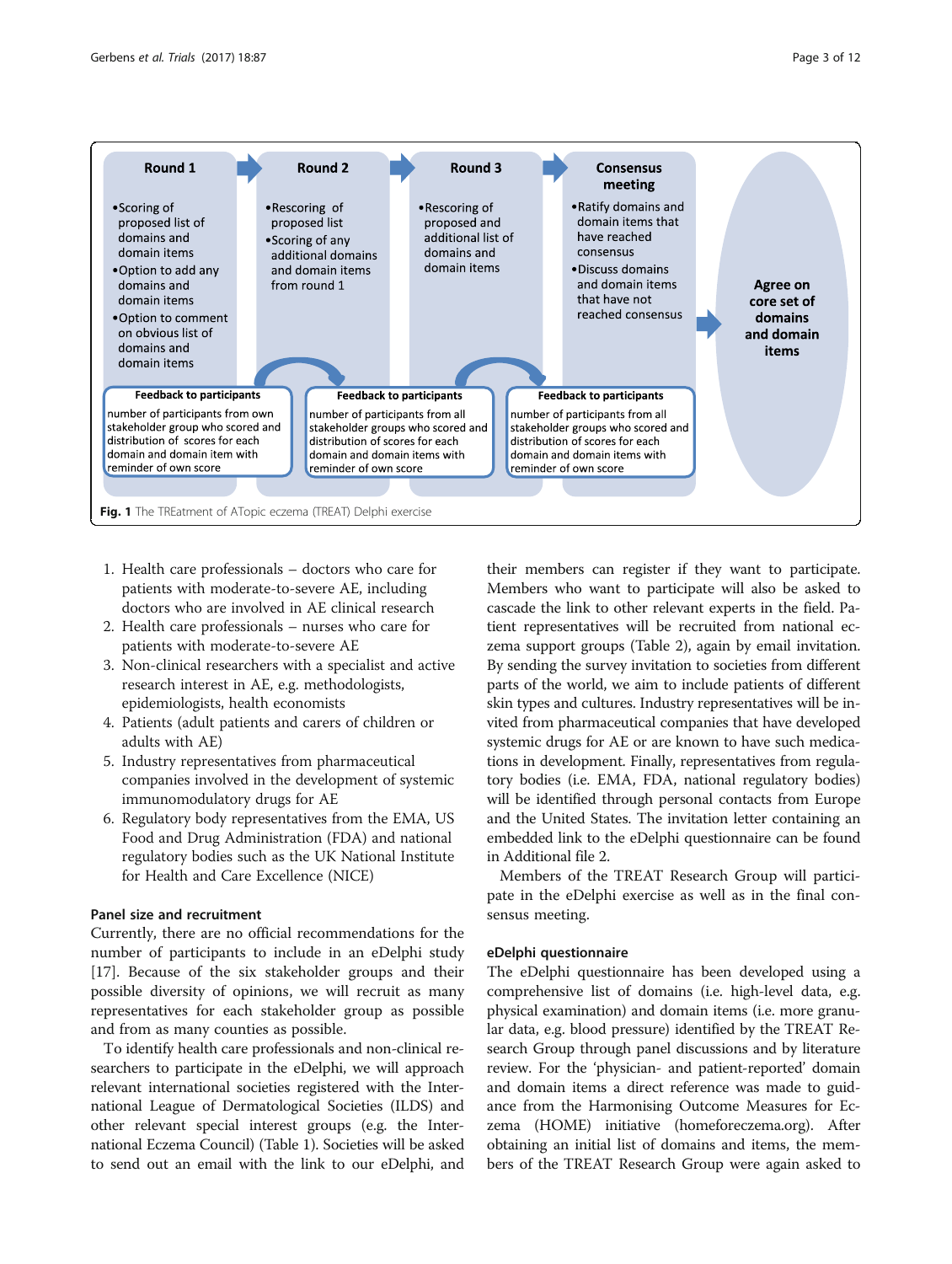<span id="page-3-0"></span>Table 1 List of (inter)national societies to be invited

# Table 1 List of (inter)national societies to be invited (Continued)

| Category                                                | Name of society                                                                   |                                   | European Society of Paediatric                                                 |
|---------------------------------------------------------|-----------------------------------------------------------------------------------|-----------------------------------|--------------------------------------------------------------------------------|
| International dermatology                               | African Association for Dermatology                                               |                                   | Dermatology (ESPD)                                                             |
| societies                                               | African Dermatovenereology Association                                            | National dermatology<br>societies | French Society for Pediatric Dermatology                                       |
|                                                         | Asian Academy of Dermatology and<br>Venereology                                   |                                   | International Society of Paediatric<br>Dermatology (ISPD)                      |
|                                                         | Asian Dermatological Association                                                  |                                   | Japanese Society of Pediatric                                                  |
|                                                         | Association of French Speaking<br>Dermatologists                                  |                                   | Dermatology<br>Latin American Pediatric Dermatology                            |
|                                                         | Caribbean Dermatology Association                                                 |                                   | Society                                                                        |
|                                                         | European Academy of Dermatology and<br>Venereology (EADV)                         |                                   | Nederlands-Belgische vereniging voor<br>Kinderdermatologie (Kinderhuid)        |
|                                                         | European Dermatology Forum (EDF)                                                  |                                   | Society for Pediatric Dermatology (SPD)                                        |
|                                                         | European Society for Dermatological<br>Research (ESDR)                            |                                   | Algerian Society of Dermatology<br>American Academy of Dermatology             |
|                                                         | European Society for Photodermatology<br>(ESPD)                                   |                                   | (AAD)<br>American Dermatological Association                                   |
|                                                         | Gulf Cooperation Council League of                                                |                                   | (ADA)                                                                          |
|                                                         | Dermatologists                                                                    |                                   | Argentine Society of Dermatology (SAD)                                         |
|                                                         | Ibero Latin American College of<br>Dermatology (CILAD)                            |                                   | Asociacion Colombiana de Dermatoloiga<br>y Cirugia Dermatologica (AsoColDerma) |
|                                                         | International Forum for the Study of Itch<br>International Society of Dermatology |                                   | Asociacion Ecuatoriana de Dermatologia<br>y Ciencias Afines (AEDCA)            |
|                                                         | Pacific Dermatologic Association                                                  |                                   | Asociacion Guatemalteca De                                                     |
|                                                         | Palestinian Society of Dermatology and<br>Venereology (PSDV)                      |                                   | Dermatologia<br>Association of Dermato-Venerologists of<br>Latvia (BADV)       |
|                                                         | Pan Arab League of Dermatology                                                    |                                   | Association of Italian Clinical                                                |
|                                                         | South Asian Regional Association of                                               |                                   | Dermatologists (AIDA)                                                          |
|                                                         | Dermatologists, Venereologists and<br>Leprologists (SARAD)                        |                                   | Association of the Italian Women<br>Dermatologists (DDI)                       |
|                                                         | Women's Dermatologic Society                                                      |                                   | Association of Professors of Dermatology                                       |
| International dermatology<br>special interest societies | European Dermato-Epidemiology Net-<br>work (EDEN)                                 |                                   | USA (APD)<br>Australasian College of Dermatologists                            |
|                                                         | European Taskforce on Atopic Dermatitis<br>(ETFAD)                                |                                   | (ACD)                                                                          |
|                                                         | Harmonising Outcome Measures for                                                  |                                   | Austrian Society for Dermatology and<br>Venereology (OEGDV)                    |
|                                                         | Eczema (HOME)                                                                     |                                   | Belarusian Society of                                                          |
|                                                         | International Eczema Council (IEC)                                                |                                   | Dermatovenereologists and<br>Cosmetologists                                    |
|                                                         | International Society of Atopic Dermatitis<br>(ISAD)                              |                                   | Belgian Society of Dermatology and<br>Venereology                              |
|                                                         | European Registry of Psoriasis (PSONET)                                           |                                   | Brazilian Society of Dermatology (SBD)                                         |
| Dermatology nursing<br>societies                        | Australian Dermatology Nurses'<br>Association (ADNA)                              |                                   | British Association of Dermatologists<br>(BAD)                                 |
|                                                         | British Dermatological Nursing Group<br>(BDNG)                                    |                                   | Bulgarian Dermatological Society                                               |
|                                                         | Dermatology Nurses Association (DNA)                                              |                                   | Canadian Dermatology Association (CDA)                                         |
|                                                         | International Skin Care Nursing Group<br>(ISNG)                                   |                                   | Chilean Society of Dermatology and<br>Venereology                              |
| Paediatric dermatology                                  | British Society of Paediatric Dermatology                                         |                                   | Chinese Society of Dermatology (CSD)                                           |
| societies                                               | (BSPD)                                                                            |                                   | Croatian Dermatovenerological Society of<br>the Croatian                       |
|                                                         | Deutsche Gesellschaft für Kinder- und<br>Jugendmedizin e.V. (DGKJ)                |                                   | Cyprus Society of Dermatology and<br>Venereology                               |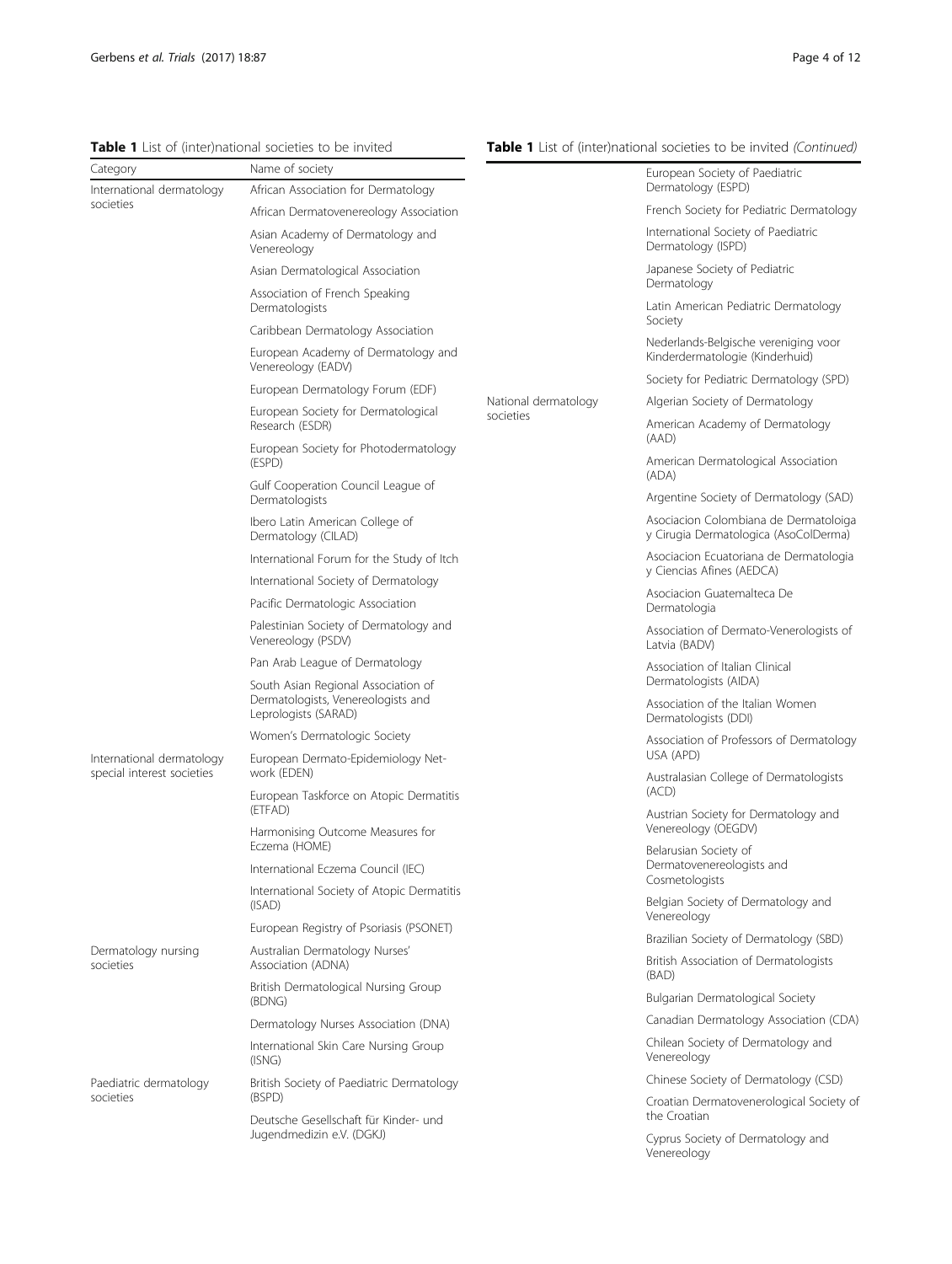# Table 1 List of (inter)national societies to be invited (Continued)

| $DC$ $\cdots$ $\cdots$ $\cdots$ $\cdots$ $\cdots$                                            |
|----------------------------------------------------------------------------------------------|
| Czech Academy of Dermatovenereology<br>(CADV)                                                |
| Czech Dermatovenereology Society<br>(CDS)                                                    |
| Dansk Dermatologisk Selskab (DDS)                                                            |
| Dermatologic Society of Iceland                                                              |
| Dermatological Society of Malaysia (PDM)                                                     |
| Dermatological Society of Mauritius                                                          |
| Dermato-venereology Senegalese Society                                                       |
| Dermatological Society of Singapore<br>(DSS)                                                 |
| Dermatological Society of South Africa<br>(DSSA)                                             |
| Dermatological Society of Thailand (DST)                                                     |
| Dermatovenereology Association of<br>Turkey                                                  |
| Dutch Society of Dermatology and<br>Venereology (NVDV)                                       |
| Eczema Clinical Network New Zealand                                                          |
| Egyptian Society of Aesthetic<br>Dermatology                                                 |
| Finnish Society of Dermatology (Suomen<br>Ihotautilääkäriyhdistys) (SILY)                    |
| French Society of Dermatology (SFD)                                                          |
| Georgian Association of Dermatology<br>and Venereology (GADV)                                |
| German Dermatological Society (DDG)                                                          |
| Hellenic Society of Dermatology and<br>Venereology (EDAE)                                    |
| Honduran Society of Dermatology and<br>Dermatologic Surgery                                  |
| Hong Kong College of Dermatologists<br>(HKCD)                                                |
| Hong Kong Society of Dermatology and<br>Venereology (HKSDV)                                  |
| Hungarian Dermatological Society (MDT)                                                       |
| Indian Association of Dermatologists,<br>Venereologists and Leprologists (IADVL)             |
| Indonesian Society of Dermatology and<br>Venereology (PERDOSKI)                              |
| Iranian Society of Dermatology                                                               |
| Irish Association of Dermatologist                                                           |
| Israel Society of Dermatology and<br>Venereology (ISDV)                                      |
| Italian Association of Hospital<br>Dermatologists (ADOI)                                     |
| Italian Society of Allergological,<br>Occupational and Environmental<br>Dermatology (SIDAPA) |

Italian Society of Dermatology (SIDeMaST)

# Table 1 List of (inter)national societies to be invited (Continued)

| Ivoirienne Society of Dermatology and<br>Venereology (SIDV)          |
|----------------------------------------------------------------------|
| Japanese Dermatological Association<br>(JDA)                         |
| Japanese Organization of Clinical<br>Dermatologists (JOCD)           |
| Japanese Society for Investigative<br>Dermatology                    |
| Jordanian Society for Dermatology and<br>Venereology (JSDV)          |
| Korean Dermatological Association (KDA)                              |
| Kuwait Society of Dermatologists (KSD)                               |
| Lebanese Dermatological Society                                      |
| Libyan Society of Dermatology and<br>Venereology                     |
| Maltese Association of Dermatology and<br>Venereology                |
| Mexican Academy of Dermatology (AMD)                                 |
| Mexican Society of Dermatology<br>(SMDAC)                            |
| Mongolian Dermatological Society                                     |
| Moroccan Society of Dermatology (SMD)                                |
| New Zealand Dermatological Society Inc.<br>(NZDS)                    |
| Nicaraguan Association of Dermatology                                |
| Nigerian Association of Dermatologists<br>(NAD)                      |
| Norwegian Society of Dermatology and<br>Venereology (NSDV)           |
| Oman Dermatology Society (ODS)                                       |
| Pakistan Association of Dermatologists<br>(PAD)                      |
| Paraguayan Society of Dermatology                                    |
| Peruvian Society of Dermatology (SPD)                                |
| Philippine Academy of Clinical and<br>Cosmetic Dermatology (PACCD)   |
| Philippine Dermatological Society (PDS)                              |
| Polish Dermatological Society (PTD)                                  |
| Portuguese Society of Dermatology and<br>Venereology (SPDV)          |
| Romanian Society of Dermatology (SRD)                                |
| Russian Society of Dermatovenerologists<br>and Cosmetologists (RODV) |
| Salvadorian Association of Dermatology                               |
| Saudi Society of Dermatology and<br>Dermatologic Surgery (SSDDS)     |
| Serbian Association of<br>Dermatovenereologists                      |
| Slovak Dermatovenereological Society<br>(SDVS)                       |
|                                                                      |

Sociedad Ecuatoriana de Dermatologia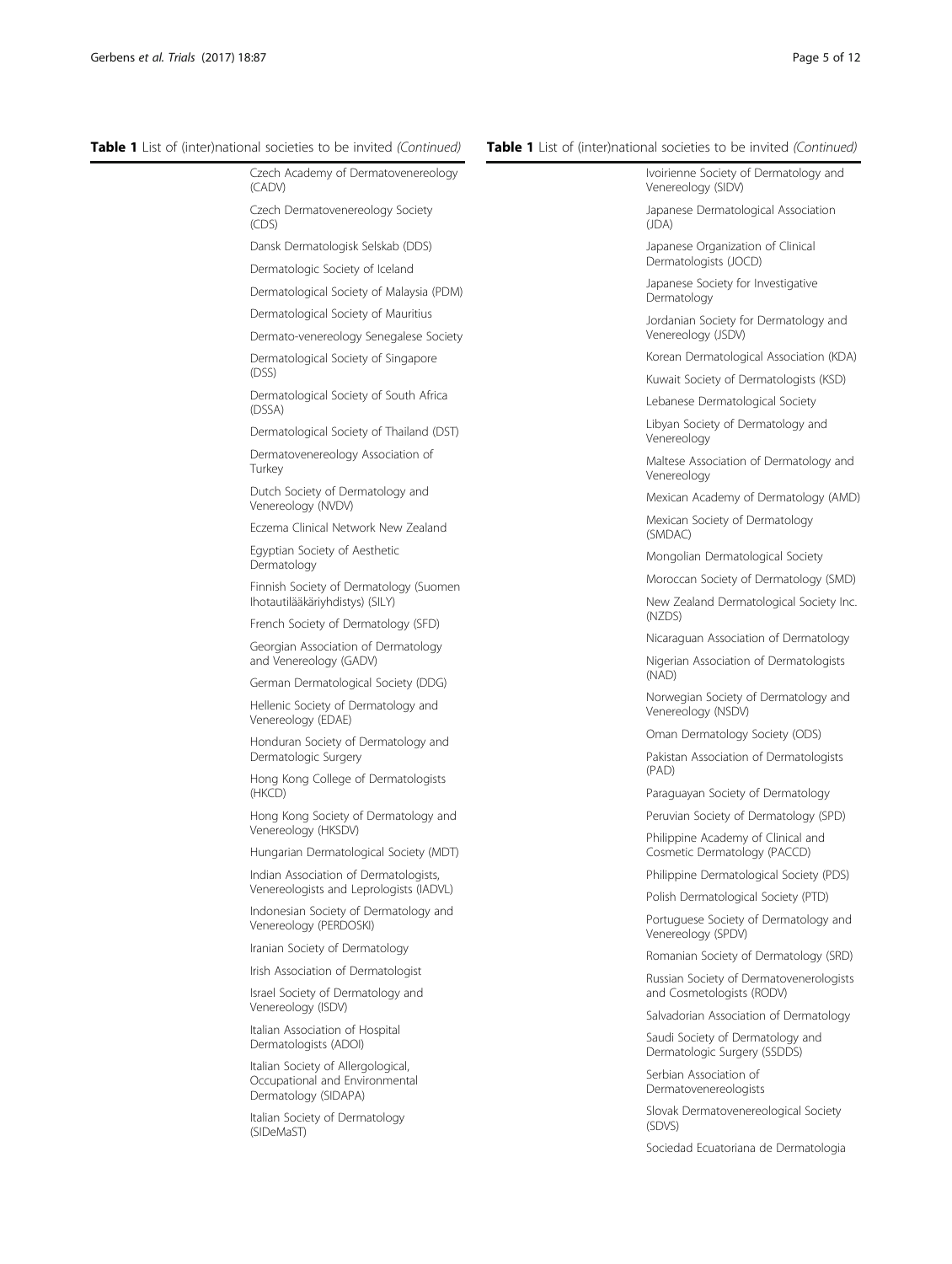Allergy derma

# <span id="page-5-0"></span>Table 1 List of (inter)national societies to be invited (Continued)

Table 2 List of eczema support (patient) societies to be invited

|                 | Society of Dermatologists, Venereologists<br>and Leprologists of Nepal (SODVELON) | Name<br>Allergy         |
|-----------------|-----------------------------------------------------------------------------------|-------------------------|
|                 | Society of Dermatovenereology Turkey<br>(TURKDERM)                                | Associa                 |
|                 | Society for Investigative Dermatology                                             | Eczem                   |
|                 | USA (SID)                                                                         | Eczem                   |
|                 | Spanish Academy of Dermatology and<br>Venereology (AEDV)                          | Eczem<br>Eczem          |
|                 | Sri Lanka College of Dermatologists<br>(SLCD)                                     | Scotlar                 |
|                 | Sudanese Association of Dermatology                                               | Irish Sk                |
|                 | Swedish Society for Dermatology and                                               | Itchy K<br>La Prév      |
|                 | Venereology (SSDV)<br>Swiss Society of Dermatology and<br>Venereology (SGDV/SSDV) | Malta E<br>Nation       |
|                 | Syrian Arab Society of Dermatology                                                | Nation                  |
|                 | Taiwanese Dermatological Association                                              | South.                  |
|                 | Tunisian Society of Dermatology and<br>Venereology                                | Swiss A                 |
|                 | Turkish Society of Dermatology (TDD)                                              | Talkhea                 |
|                 | UK Translational Research Network in<br>Dermatology (UK TREND)                    | The Ec<br>Verenio       |
|                 | Uruguayan Dermatological Society (SDU)                                            |                         |
|                 | Venezuelan Society of Dermatology and<br>Dermatologic Surgery (SVDCD)             | but r<br>way,           |
|                 | Vietnamese Society of Dermatology and<br>Venereology (NIDV)                       | main<br>In :            |
| and contact     | Dutch Society of Allergology (NWA)                                                | the p                   |
| titis societies | European Environmental and Contact<br>Dermatitis Research Group (EECDRG)          | cerni<br>tative         |
|                 | European Research Group on<br><b>Experimental Contact Dermatitis</b><br>(ERGECD)  |                         |
|                 | European Society of Contact Dermatitis<br>(ESCD)                                  | eDelp<br>The $\epsilon$ |
|                 | European Surveillance System on Contact<br>Allergies (ESSCA)                      | line e<br>tained        |
|                 | Irish Food Allergy Network (IFAN)                                                 | previ<br>$\sim$ ilitot  |
|                 |                                                                                   |                         |

review and to add any additional domains and items that they thought should be included. This led to a proposed list of core domains and domain items for the eDelphi questionnaire (Table [3\)](#page-6-0).

Some domains and domain items identified were found obvious by the TREAT Research Group through panel discussions, e.g. age and gender, and will, therefore, not be included in the eDelphi but listed separately (Table [4](#page-7-0)). This list will be sent to all potential eDelphi participants, attached to the invitation email, and will be made available on the introduction page of the first round of the eDelphi survey. Participants will be asked to confirm whether they feel that any of these domains or domain items should not be automatically included

| Name of society                                                           |
|---------------------------------------------------------------------------|
| Allergy New Zealand (NZ)                                                  |
| Association Française de l'Eczéma (FR)                                    |
| Eczema - an Indian Perspective (IDA)                                      |
| Eczema Association of Australasia (AU)                                    |
| Eczema Association of Kenya (KE)                                          |
| Eczema Outreach Scotland (UK, Scotland) Eczema Scotland (UK,<br>Scotland) |
| Irish Skin Foundation (IE)                                                |
| Itchy Kids New Zealand (NZ)                                               |
| La Prévention des Allergies (BE)                                          |
| Malta Eczema Society (MT)                                                 |
| National Eczema Society (UK)                                              |
| National Eczema Association (US)                                          |
| South African National Eczema Association (SANEA) (ZA)                    |
| Swiss Allergy Centre (CH)                                                 |
| Talkhealth Partnership (UK)                                               |
| The Eczema Society of Canada (CA)                                         |
| Vereniging Mensen met Constitutioneel Eczeem (VMCE) (NL)                  |

ather should be included in the eDelphi. In this they have the option to add these domains or do-

items in round 1. addition, patients with AE have critically reviewed protocol, questionnaire and invitation email conng content and language to allow patient represenes to take part in the eDelphi in a meaningful way.

# **phi survey**

Polphi questionnaire will be distributed using an on--management survey system, DelphiManager, maind by the COMET Initiative. This system has ously been successfully used in several studies to facilitate the determination of core outcome sets [\[18\]](#page-11-0). The survey will be pilot tested among members of the TREAT Research Group and AE patients, before going live.

The study will run over three online rounds (Fig. [1](#page-2-0)). At the beginning of each round, the details of the study with the key objective will be presented. Subsequently, participants will be asked to rate each of the domains and domain items using the GRADE (Grading of Recommendations Assessment, Development and Evaluations) scale, a 9-point scale with 1 to 3 labelled 'not important', 4 to 6 'important but not critical' and 7 to 9 'critical' [[19](#page-11-0)]. Participants will have the option of selecting 'unable to score' if they feel unable to rate and of providing feedback on a specific item or in general at the end of the survey. Hovering over the text will provide an explanation for key terms.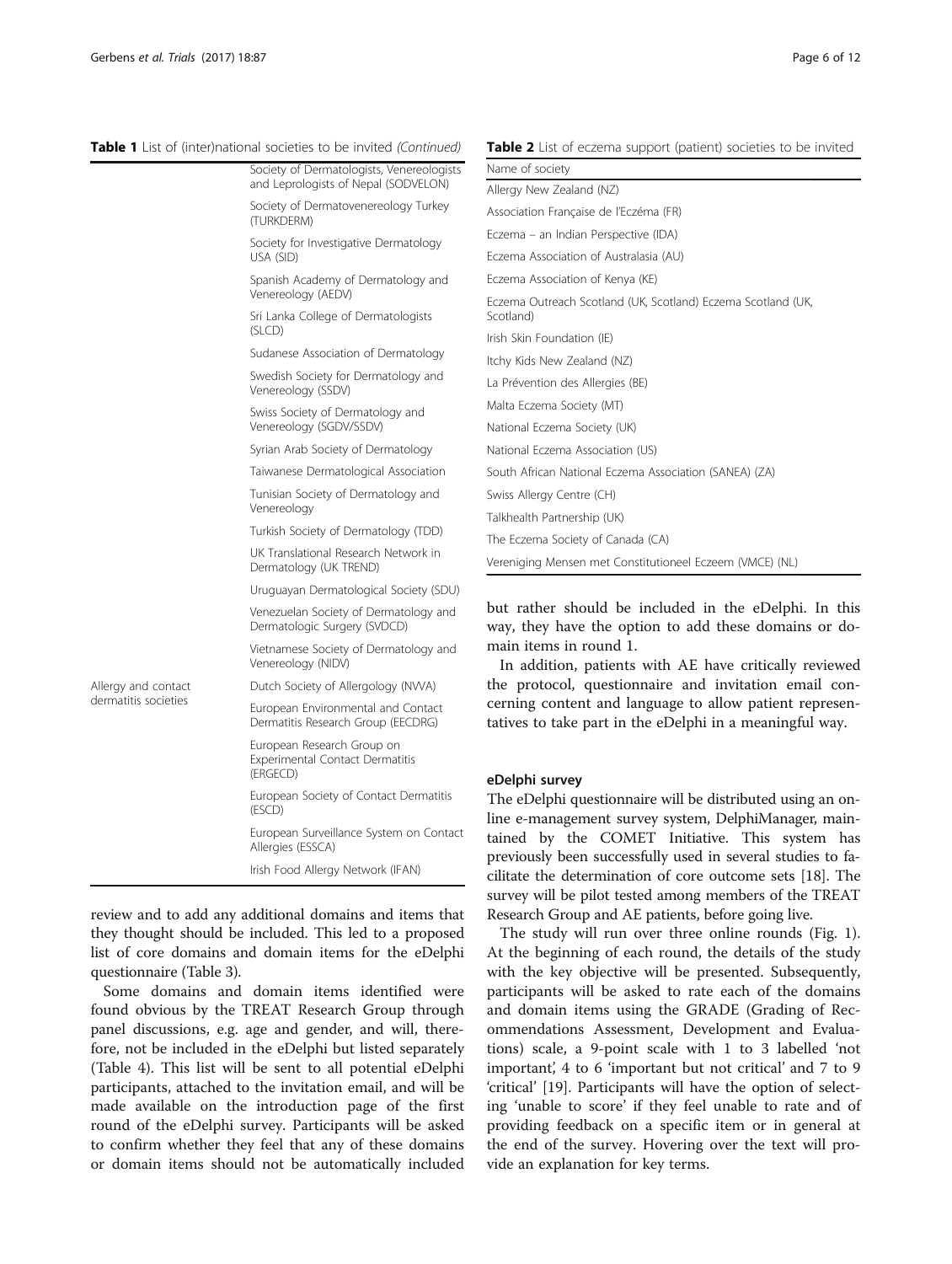| 1 of the eDelphi questionnaire                     |                                                                 | 1 of the eDelphi questionnaire (Continued) |                                                                        |
|----------------------------------------------------|-----------------------------------------------------------------|--------------------------------------------|------------------------------------------------------------------------|
| Domains                                            | Domain items                                                    |                                            | Dermatology-specific quality of life                                   |
| Demographics                                       | Social history                                                  |                                            | score                                                                  |
|                                                    | Marital history                                                 |                                            | AE-specific quality of life score                                      |
| Past AE treatments                                 | Previous topical treatments for AE                              |                                            | Patient-reported satisfaction with<br>AF care received                 |
|                                                    | Previous day hospital care<br>treatments for AE                 | Baseline investigations and<br>assessments | Blood testing for past/current<br>tuberculosis                         |
|                                                    | Previous hospitalisation for AE                                 |                                            | Chest radiograph                                                       |
|                                                    | Previous structured education<br>programme for AE               |                                            | Hepatitis B status                                                     |
| Current AE treatments                              | Topical treatments                                              |                                            | Hepatitis C status                                                     |
| Allergy test results                               | Delayed contact hypersensitivity                                |                                            | Human immunodeficiency virus<br>(HIV) status                           |
|                                                    | patch test                                                      |                                            | Varicella zoster virus (VZV) immune                                    |
|                                                    | Atopy patch test                                                |                                            | status                                                                 |
|                                                    | Double-blind, placebo-controlled<br>food challenge              |                                            | Pregnancy                                                              |
|                                                    | Skin-prick testing to foods or<br>aeroallergens                 |                                            | Monitoring P3NP in case of<br>methotrexate use in adults               |
| Chronic (inflammatory)                             | Inflammatory bowel disease                                      |                                            | Evaluating TPMT level prior to                                         |
| comorbidities                                      | Rheumatoid arthritis                                            |                                            | azathioprine use                                                       |
|                                                    | Diabetes mellitus                                               |                                            | Collection of medical photographs<br>to monitor disease extent         |
| Smoking/alcohol/recreational drug                  | Smoking history                                                 | Baseline biorepository samples             | Collection of blood for biomarkers,                                    |
| history                                            | Alcohol intake                                                  |                                            | e.g. TARC                                                              |
|                                                    | Recreational drug history (soft<br>drugs)                       |                                            | Collection of DNA (blood or saliva)<br>for filaggrin analysis          |
| Current concomitant medication                     | Antihistamines, oral or topical                                 |                                            | Collection of biomaterials, e.g. DNA,<br>PBMC or skin biopsy, for a    |
| (i.e. other than specific AE<br>medication         | Topical antibiotics                                             |                                            | biorepository                                                          |
|                                                    | Oral antibiotics                                                | Baseline management                        | Reasons for choosing specific                                          |
|                                                    | Allergic rhinoconjunctivitis<br>medication                      |                                            | treatment (systemic or<br>phototherapy)                                |
|                                                    | Asthma medication                                               |                                            | Routine recording of relative<br>contraindication(s) for selected      |
| Baseline physical examination                      | Fitzpatrick skin type                                           |                                            | treatment                                                              |
|                                                    | Weight and height for BMI<br>calculation                        | Follow-up general questions                | Minimum follow-up frequency for<br>registry data entry, once stable    |
|                                                    | Blood pressure                                                  |                                            | therapeutic dose has been reached:                                     |
|                                                    | Body temperature                                                |                                            | A. 2 months                                                            |
|                                                    | Chest (lung) auscultation                                       |                                            | B. 3 months                                                            |
|                                                    | Heart auscultation                                              |                                            | C. 4 months                                                            |
|                                                    | Lymph node palpation (axillary and                              |                                            | D. 5 months                                                            |
|                                                    | inguinal)                                                       |                                            | E. 6 months                                                            |
|                                                    | Skin examination                                                |                                            | Minimum follow-up frequency for<br>registry data entry, after stopping |
| Baseline physician and patient<br>reported domains | Physician-assessed clinical signs,<br>e.g. EASI or SCORAD score |                                            | photo- or systematic therapy:                                          |
|                                                    | Investigator/physician global                                   |                                            | A. 3 months                                                            |
|                                                    | assessment, e.g. IGA                                            |                                            | B. 6 months                                                            |
|                                                    | Patient-reported symptoms, e.g.<br>POEM, itch or sleep score    | Follow-up physical examination             | C. Annually                                                            |
|                                                    | Patient global assessment, e.g. PGA                             |                                            | D. No follow-up                                                        |
|                                                    | Generic quality of life score                                   |                                            | Weight and height for BMI<br>calculation                               |
|                                                    |                                                                 |                                            | Blood pressure                                                         |

<span id="page-6-0"></span>Table 3 Proposed list of domains and domain items for round

Table 3 Proposed list of domains and domain items for round 1 of the eDelphi questionnaire (Continued)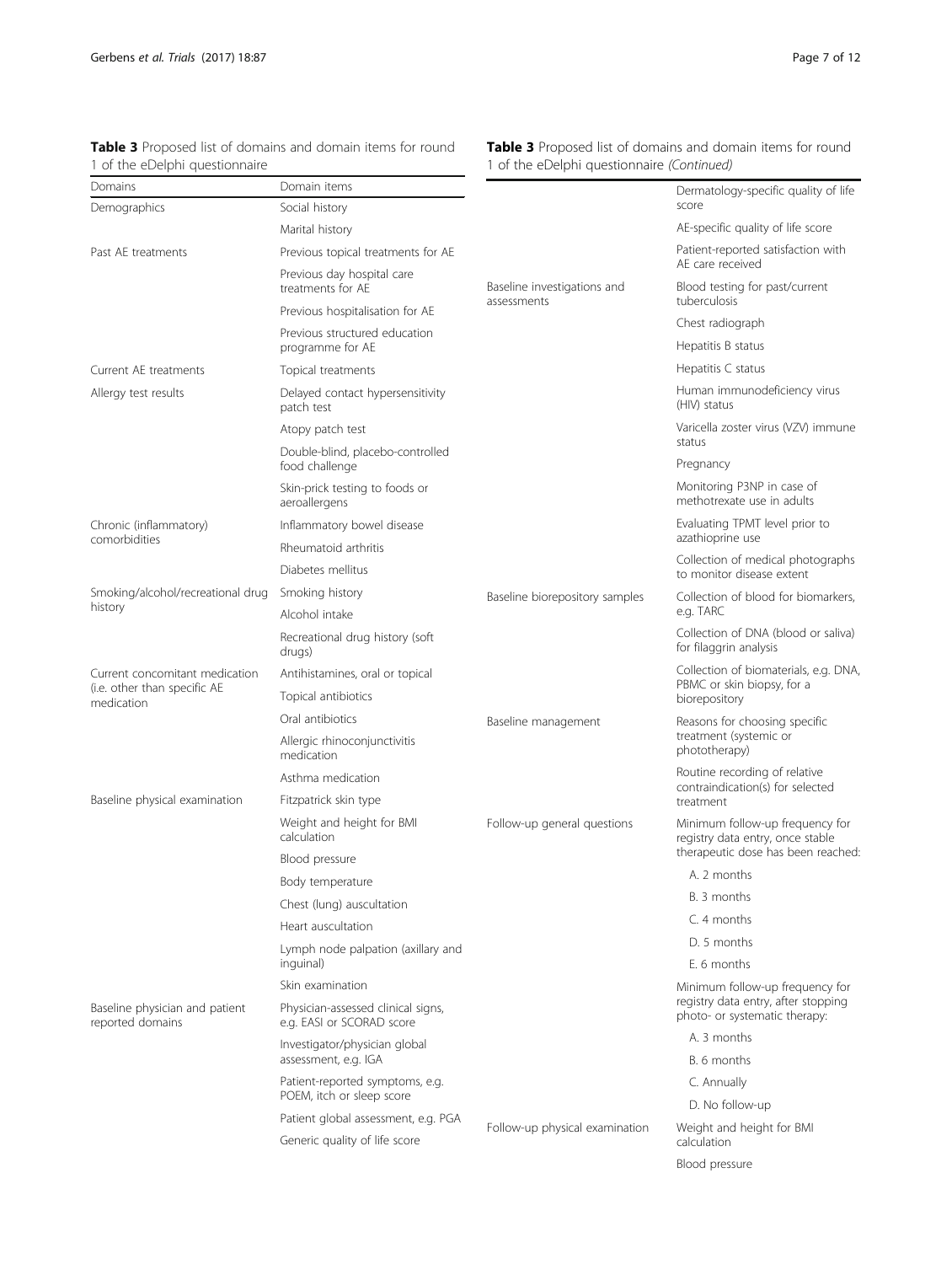Table 4 List of obvious domains and domain items

| 1 of the eDelphi questionnaire (Continued)                                                                                                      |                                                                                       | Domains                                                                                                                          | Domain items                                             |
|-------------------------------------------------------------------------------------------------------------------------------------------------|---------------------------------------------------------------------------------------|----------------------------------------------------------------------------------------------------------------------------------|----------------------------------------------------------|
|                                                                                                                                                 | Body temperature                                                                      | Related to baseline                                                                                                              |                                                          |
|                                                                                                                                                 | Chest (lung) auscultation                                                             | 'demographics and AE'                                                                                                            |                                                          |
|                                                                                                                                                 | Heart auscultation                                                                    | Demographics                                                                                                                     | Date of birth and date of<br>enrolment into registry     |
|                                                                                                                                                 | Lymph node palpation (axillary and<br>inguinal)                                       |                                                                                                                                  | Gender                                                   |
|                                                                                                                                                 | Skin examination                                                                      |                                                                                                                                  | Ethnicity                                                |
| Follow-up physician- and patient-                                                                                                               | Physician-assessed clinical signs,                                                    |                                                                                                                                  | Educational status                                       |
| reported domains                                                                                                                                | e.g. EASI or SCORAD score                                                             |                                                                                                                                  | Current occupation or education                          |
|                                                                                                                                                 | Investigator/physician global<br>assessment, e.g. IGA                                 | AE diagnosis                                                                                                                     | How diagnosis AE is established                          |
|                                                                                                                                                 | Patient-reported symptoms, e.g.<br>POEM, itch or sleep score                          |                                                                                                                                  | Use of validated diagnostic criteria<br>Date of onset AE |
|                                                                                                                                                 | Patient global assessment, e.g. PGA                                                   | Past AE treatments                                                                                                               | Previous phototherapy                                    |
|                                                                                                                                                 | Generic quality of life score                                                         |                                                                                                                                  | Previous systemic therapy                                |
|                                                                                                                                                 | Dermatology-specific quality of life                                                  | Current AE treatments                                                                                                            | Phototherapy                                             |
|                                                                                                                                                 | score                                                                                 |                                                                                                                                  | Systemic immunosuppressive                               |
|                                                                                                                                                 | AE-specific quality of life score                                                     |                                                                                                                                  | therapy                                                  |
|                                                                                                                                                 | Reporting of disease control, e.g.<br>flares, fully controlled weeks, by<br>physician | Family history of AE or<br>allergic diseases<br>Related to baseline<br>'past medical relevant history'<br>Allergic comorbidities |                                                          |
|                                                                                                                                                 | Reporting of disease control, e.g.<br>flares, fully controlled weeks, by<br>patient   |                                                                                                                                  | Asthma                                                   |
|                                                                                                                                                 | Adherence to treatment between<br>appointments                                        |                                                                                                                                  | Allergic rhinoconjunctivitis<br>Atopic eye disease       |
|                                                                                                                                                 | Patient-reported satisfaction with<br>AE care received                                |                                                                                                                                  | Eosinophilic oesophagitis<br>Food allergies              |
| Follow-up investigations and<br>assessments                                                                                                     | Minimum frequency of safety<br>investigations:                                        |                                                                                                                                  | Contact allergies                                        |
|                                                                                                                                                 | A. 6 weeks                                                                            | Other comorbidities                                                                                                              | Past malignancies                                        |
|                                                                                                                                                 | B. 8 weeks                                                                            |                                                                                                                                  | Past serious infections                                  |
|                                                                                                                                                 | C. 10 weeks                                                                           | Related to baseline<br>'investigations and assessments'                                                                          |                                                          |
|                                                                                                                                                 | D. 12 weeks                                                                           | Baseline safety investigations                                                                                                   | Medical history (tuberculosis)                           |
|                                                                                                                                                 | F. 14 weeks                                                                           |                                                                                                                                  | Full blood count                                         |
|                                                                                                                                                 | F. 16 weeks                                                                           |                                                                                                                                  | Liver function                                           |
|                                                                                                                                                 | Collection of medical photographs<br>to monitor disease extent                        |                                                                                                                                  | Kidney profile                                           |
| Follow-up biorepository samples                                                                                                                 | Collection of blood for biomarkers,<br>e.g. TARC                                      | Related to follow-up visits                                                                                                      |                                                          |
|                                                                                                                                                 |                                                                                       | Follow up 'adverse drug<br>reactions'                                                                                            |                                                          |
|                                                                                                                                                 | Collection of biomaterials, e.g. DNA,<br>PBMC or skin biopsy, for a                   | Serious adverse events                                                                                                           |                                                          |
| AE atopic eczema, BMI Body Mass Index, DNA deoxyribonucleic acid, EASI<br>Eczema Area and Severity Index, HIV Human Immunodeficiency Virus, IGA | biorepository                                                                         | Adverse events that cause<br>stop or switch of therapy or<br>change in dosage                                                    |                                                          |

<span id="page-7-0"></span>Table 3 Proposed list of domains and domain items for round

Eczema Area and Severity Index, HIV Human Immunodeficiency Virus, IGA Investigator Global Assessment, P3NP procollagen type III N-terminal peptide, PBMC peripheral blood mononuclear cell, PGA Patient Global Assessment, POEM Patient-oriented Eczema Measure, SCORAD SCORing Atopic Dermatitis Index, TARC thymus and activation-regulated chemokine, VZV varicella zoster virus

For (serious) adverse events: probability of relationship with treatment

Follow-up 'management'

Reason for switching therapy

Reason for discontinuation of therapy

AE atopic eczema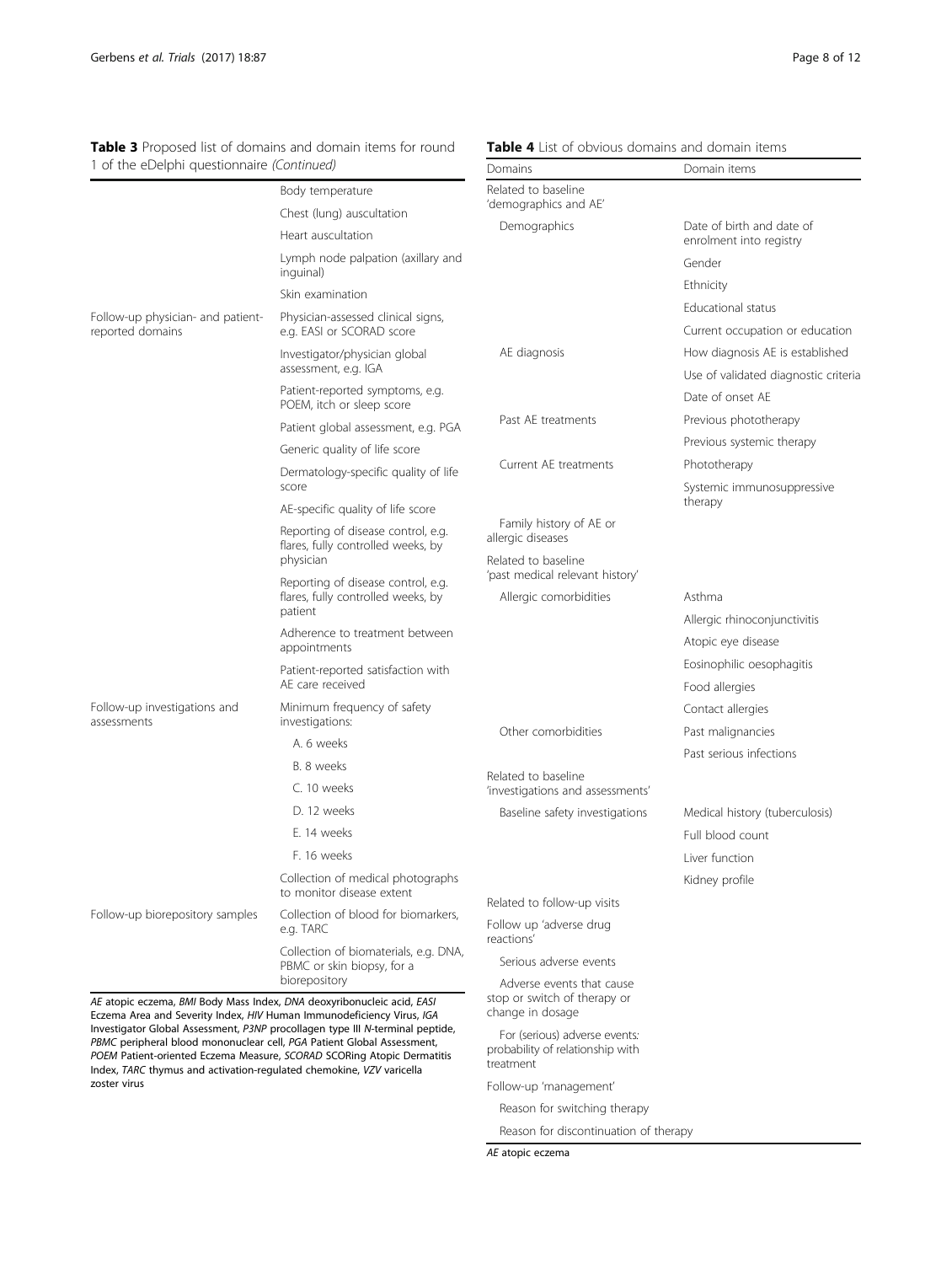Participants will be asked to complete each round of the eDelphi exercise and reminder emails will be sent to increase the response rate. To reduce the risk of attrition bias, the importance of completing all eDelphi rounds will be highlighted to all participants at the outset of each round. Participants who save an incomplete questionnaire will be contacted to encourage completion. Furthermore, we will provide clear timelines for the completion of each round and send out personal reminder emails.

# eDelphi round 1

Round-1 content includes (1) demographic data of the participants (age, gender, country of practice, the participants' stakeholder group, current position (in case of health care professionals), age group of AE patients they predominantly care for (in case of health care professionals), how much experience they have in the care of AE patients (in case of health care professionals), membership of an international dermatology society or AE interest group), (2) the obvious list of domains and their items to be reviewed and potentially commented on, (3) a list of domains with their items to be scored and (4) an option to add any additional domains or domain items.

The total number of registered participants for round 1 will be recorded as the number of participants who have actually completed the rating of the domains and domain items.

# eDelphi round 2

All domains and domain items will be carried through to the second round. Additional domains and items listed by participants will be reviewed by the TREAT Research Group and included in round 2.

In this second round, each participant will be asked to rate the domains and domain items again, together with any additional domains and domain items from round 1. They will be presented with the number of participants who scored and the distribution of scores (%) for each domain and domain item for their particular stakeholder group with a reminder of their own round 1 score. They will be asked to consider responses from the other members of their stakeholder group before rescoring each domain and domain item.

Reasons for changes to scores will be documented by asking participants at the end of round 2 to give a general view of why they changed scores.

Those who have not participated in, or completed, the first round will not be invited to round 2. The total number of invited participants for round 2 will be recorded as the number of participants who have actually completed the rating of the domains and

domain items. All domains and domain items will be carried forward to round 3.

#### eDelphi round 3

An overview of the domains and domain items that have reached consensus will be presented at the beginning of the round-3 survey.

In this third round, all participants will receive identical feedback, containing the distribution of scores (%) for each domain and each domain item for all stakeholder groups, along with a reminder of their round 2 score. They will then be asked to rescore.

All participants included in round 2 will be invited for round 3. As with the previous rounds, the total number of invited participants for round 3 will be recorded as the number of participants who have actually completed the rating of the domains and items. Results of each stakeholder group will be determined. This will lead to the classification of each domain or domain item as 'consensus in', 'consensus out' or 'no consensus' for each stakeholder group separately, which will be used in the final consensus meeting.

### Consensus meeting

All eDelphi participants will be asked in round 3 of the survey if they are willing to attend the consensus meeting. The meeting will be held face-to-face at a location agreed by the TREAT Research Group and/or by telephone conference within 4 months after the close of round 3. The consensus meeting will be attended by representatives of all eDelphi stakeholder groups. All those who completed the three rounds are eligible. Representation of health care professionals and patients will be of particular importance.

One non-voting neutral participant will act as a facilitator and ensure that the voices of all representative groups are heard, and that the process is not dominated by individual participants.

The nominal group technique will be used [\[15, 20](#page-11-0)]. The facilitator will present the results of each round of the eDelphi as a summary of response rates, attrition rates, change in scores in case no consensus is reached and domains or domain items that have reached consensus. The meeting will be held to ratify the domains and/or domain items for which consensus are reached and discuss those where 'no consensus' is reached or where there is significant disagreement about importance between stakeholder groups. Consensus results from the eDelphi can only be overturned in this meeting if reasons are very strong and transparent, the same applies for opening discussion around new domains or domain items.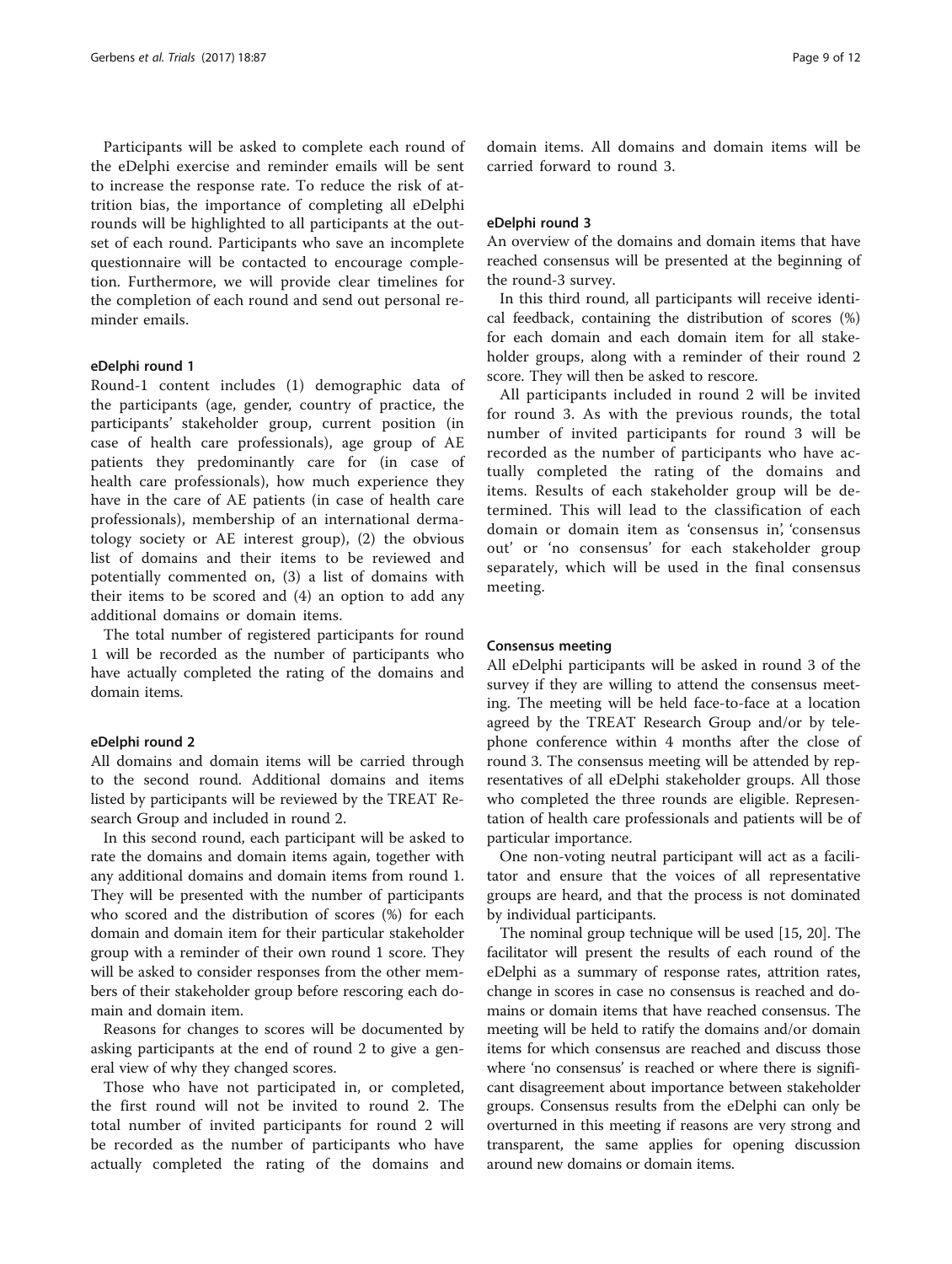For the domains and domain items that have not reached consensus, voting will take place, ideally anonymised by using electronic handsets and TurningPoint© software to analyse the results in real time.

# Definition of consensus and core set

The definition of consensus for the eDelphi exercise is based on that proposed by the Management of Otitis Media with Effusion in Children with Cleft Palate (MO-MENT) study group [\[21](#page-11-0)], but amended to take into consideration the multiple stakeholder groups. This definition ensures that the vast majority considers an item to be critically important in the absence of a sizeable minority thinking the opposite. Consensus that a domain or domain item should be included in the core set will be referred to as 'consensus in'. It will be defined as 70% or more of participants in each stakeholder group scoring its importance as 7 to 9 and less than 15% scoring it as 1 to 3. For 'consensus out' it is the other way around, i.e. 70% or more participants scoring as 1 to 3 and less than 15% scoring as 7 to 9. If there is uncertainty about the importance, it will be referred to as 'no consensus'. Any item where all stakeholder groups confirm 'consensus in' will be taken to be in the core outcome set.

The definition of consensus for the consensus meeting is applied as used by the Outcome Measures in Rheumatology Collaboration (OMERACT) group and the HOME initiative [[22](#page-11-0)–[24](#page-11-0)]. Consensus that a domain or domain item should be included in the core set will be defined as less than 30% of the whole group of participants disagrees, i.e. not scoring 7 to 9 (one-sided consensus rule). Instead of using the eDelphi consensus rule for each stakeholder group separately, we will apply this different rule to avoid a small stakeholder group deciding 'consensus out' when the rest of the stakeholder groups decide 'consensus in'.

A core set is defined as a list of variables that are essential to collect for any patient/subject [\[12](#page-11-0)].

#### Analysis of results

The results of the third and final eDelphi round will be analysed separately for each stakeholder group using the abovementioned definition of 'consensus in' and 'consensus out'. The consensus meeting results will be evaluated for the whole group using the 'one-sided consensus rule'.

# Data management

Confidentiality of the survey data will be ensured by the use of unique numerical identifiers, anonymously allocated to participants, to ensure unrecognizability of individual responses. Data will be password-protected and accessible only to the TREAT Research Group, whose members will under no circumstances breach confidentiality.

#### Ethical requirements

Consent to participate will be assumed if individuals agree to participate and complete the online questionnaires. Ethical guidance has been obtained from the Medical Ethics Review Committee of the Academic Medical Center in Amsterdam (reference number W15\_249 # 15.0294). The committee confirmed that the Medical Research Involving Human Subjects Act (WMO) does not apply to this study and that no official approval is required.

# **Discussion**

By the end of this Delphi study we hope to have reached consensus on the core set of domains and domain items to capture in AE patient registries with a research focus, that collect data of children and adults on photo- and systemic immunomodulatory therapies. This internationally agreed core set has the potential to unify data collection within existing and future AE patient registries to allow direct comparisons and data sharing and pooling. Analysis of these registry data will facilitate insight into the effectiveness, safety and cost-effectiveness of photo- and systemic immunomodulatory therapies across dermatology centres and country boundaries.

Applying the Delphi method has several advantages. First, it allows us to include a large group of international experts and patients who are geographically dispersed to participate. In this way, broad consensus can be obtained. Second, the anonymity of the survey may avoid the dominance of certain persons in contrast to face-to-face meetings. However, this could diminish the positive effects of interaction to be found in face-to-face meetings, which helps to identify reasons for disagreement [\[17\]](#page-11-0). Therefore, a final consensus meeting will be held in case of remaining disagreements. Third, feedback is given to participants, allowing them to consider the answers of not only their own but also of other stakeholder groups.

Despite the obvious advantages of the eDelphi process, there are several sources of possible biases. Specifically, there is a risk of disproportionate representation among individual groups, including a dominance of clinicians and researchers, and relative underrepresentation of other groups such as patients and families [[14](#page-11-0)]. By contacting patient organisations and using personal contacts, we hope to enrol sufficient numbers within this important stakeholder group. Dominance of individual participants or representatives of one specific stakeholder group at the face-to-face consensus meeting may be another risk. The deployment of an independent facilitator will minimise this risk by ensuring that all voices will be adequately heard. Furthermore, we have chosen to use a prespecified list of domains and domain items in the survey next to an obvious list suggested by our research group. This may bias responses of participants and overstate the importance of domains and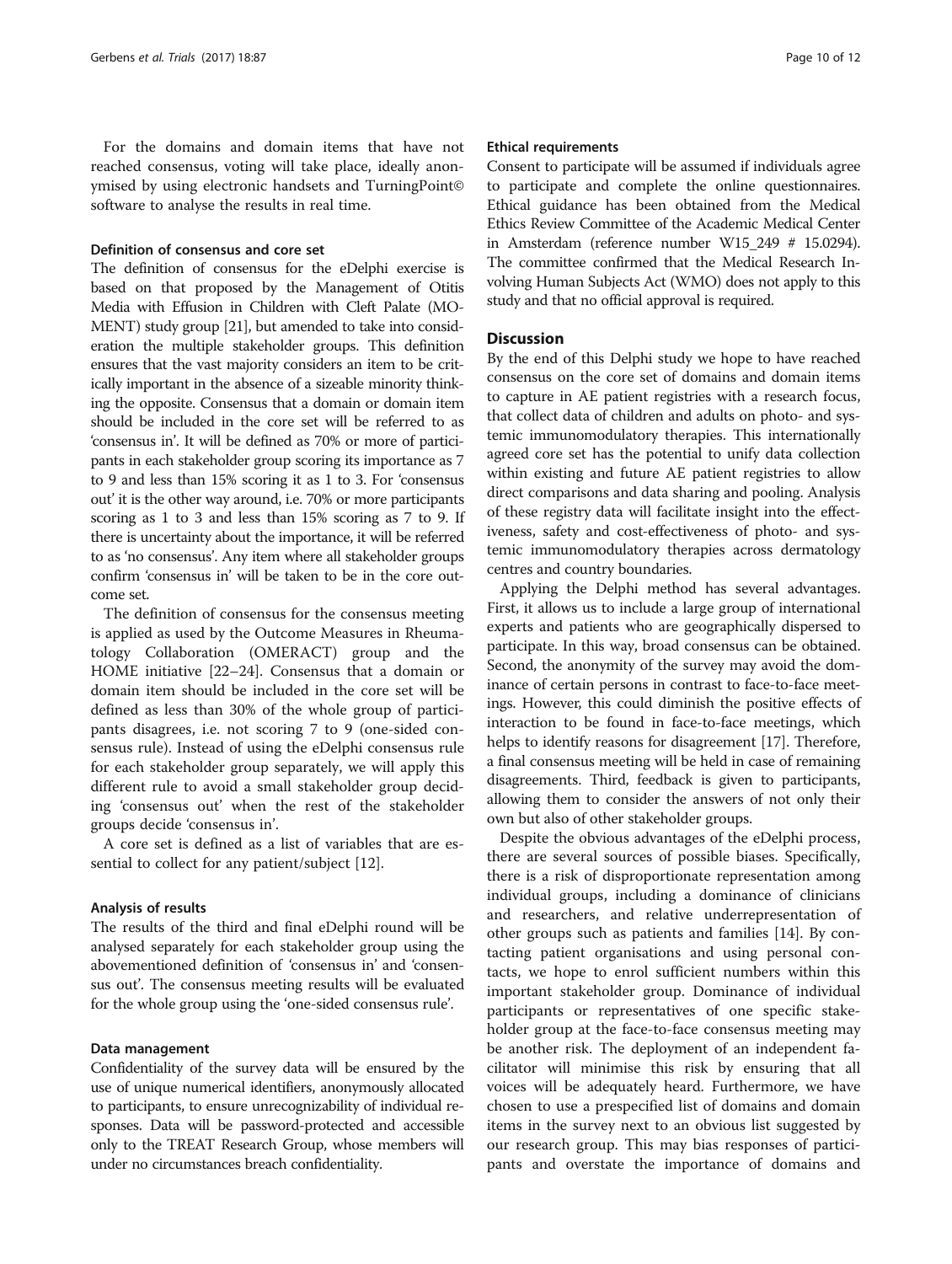<span id="page-10-0"></span>domain items recognised by our research group [\[25](#page-11-0)]. However, this was done in an effort to optimise the efficiency and feasibility of the survey. Additionally, participants will have the opportunity to add domains and domain items and to comment on the obvious list in the first round. Another consideration is that patients may struggle to interpret the medical terminology used in the eDelphi, which in turn may limit the value of their response. We will, therefore, involve patient organisations and patients in the development and pilot phase, include help texts in the survey and use plain English where possible. A further potential problem is a declining response rate from round to round [[17\]](#page-11-0). Reminder emails will encourage completion of questionnaires, and we will also only invite people who responded to a pre-Delphi invitation, as they are likely to be more motivated to complete the survey. In addition, the extent of the core set may be a hurdle for patients as they may struggle to tell the difference between what is important to themselves and what is important to be included in a patient registry that is focussed on research. This may encourage them to include more domains and/or domain items than other stakeholder groups or to dismiss domains and/or domain items that they see as unimportant, e.g. surveillance data. This may impact the feasibility of the final core set. Therefore, we will highlight the importance of agreeing on a core set in each round of the eDelphi survey and at the consensus meeting. Another point of debate is the challenge to accommodate potential crosscultural differences in a core set. We will, therefore, extend our invitation to take part in the eDelphi exercise to colleagues in (East) Asia, Africa, South America, and Australia and New Zealand, in addition to European and North American participant representation (see Tables [1](#page-3-0) and [2](#page-5-0) with dermatology societies and eczema patient support groups to be invited). Lastly, a core set will only have impact if it is consistently implemented in patient registries with a research focus. To achieve implementation in these registries, we must actively engage with all stakeholders, especially international societies and regulatory bodies after the Delphi exercise is completed to ensure that this core set is accepted and used.

### Study status

The eDelphi study is currently ongoing. After the data of the eDelphi are analysed, a consensus meeting will be planned for defining the final core set of domains and domain items.

# Additional file

[Additional file 1:](dx.doi.org/10.1186/s13063-016-1765-7) SPIRIT 2013 Checklist: recommended items to address in a clinical trial protocol and related documents. (PDF 199 kb)

[Additional file 2:](dx.doi.org/10.1186/s13063-016-1765-7) Invitation letter. (DOC 249 kb)

#### Abbreviations

AE: Atopic eczema; COMET: Core Outcome Measures for Effectiveness Trials; CRTH2: Chemoattractant receptor-homologous molecule expressed on Th2 cells; EMA: European Medicines Agency; FDA: US Food and Drug Administration; GRADE: Grading of Recommendations Assessment, Development and Evaluations; HOME: Harmonising Outcome Measures for Eczema; ILDS: International League of Dermatological Societies; NICE: UK National Institute for Health and Care Excellence; OMERACT: Outcome Measures in Rheumatology Collaboration; PARENT JA: PAtient REgistries iNiTiative Joint Action; RCT: Randomised controlled trial; TREAT: TREatment of ATopic eczema

#### Acknowledgements

We would like to acknowledge the Dutch Atopic Eczema Patient Society (VMCE, Vereniging Mensen met Constitutioneel Eczeem) for its assistance in reviewing the study protocol and the eDelphi questionnaire, and in piloting the eDelphi survey. We also thank the UK National Eczema Society and the Irish Skin Foundation for their support. Amanda Roberts, an eczema patient from the UK, helped with the wording of the eDelphi invitation letter and survey questionnaire, and Richard de Booij, an eczema patient from the Netherlands, reviewed the study protocol, eDelphi questionnaire, and piloted the eDelphi survey platform.

#### Funding

The TREAT eDelphi is supported through an unconditional grant held by CF, Unit for Population-Based Dermatology Research, St John's Institute of Dermatology, King's College London, London, UK.

#### Availability of supporting data

Not applicable.

#### Authors' contributions

LG initiated the protocol, designed the study, wrote the manuscript and reviewed it for important intellectual content. AB contributed to the study design and reviewed the manuscript for important intellectual content. DW contributed to the study design and reviewed the manuscript for important intellectual content. SB contributed to the study design and reviewed the manuscript for important intellectual content. RB contributed to the study design and reviewed the manuscript for important intellectual content. MD contributed to the study design and reviewed the manuscript for important intellectual content. MMH contributed to the study design and reviewed the manuscript for important intellectual content. AR contributed to the study design and reviewed the manuscript for important intellectual content. CV contributed to the study design and reviewed the manuscript for important intellectual content. SW contributed to the study design and reviewed the manuscript for important intellectual content. CA contributed to the study design and reviewed the manuscript for important intellectual content. AI contributed to the study design and reviewed the manuscript for important intellectual content. JS contributed to the study design and reviewed the manuscript for important intellectual content. PR contributed significantly to the study design and reviewed the manuscript for important intellectual content. PS initiated the protocol, designed the study, wrote the manuscript and reviewed it for important intellectual content. CF initiated the protocol, designed the study, wrote the manuscript and reviewed it for important intellectual content. All authors read and approved the final manuscript.

#### Authors' information

Not applicable.

#### Competing interests

The authors declare that they have no competing interests.

#### Consent for publication

Not applicable.

#### Ethics approval and consent to participate

Ethical approval has been obtained from the Medical Ethics Review Committee of the Academic Medical Centre in Amsterdam (reference number W15\_249 # 15.0294). No consent of participants is needed.